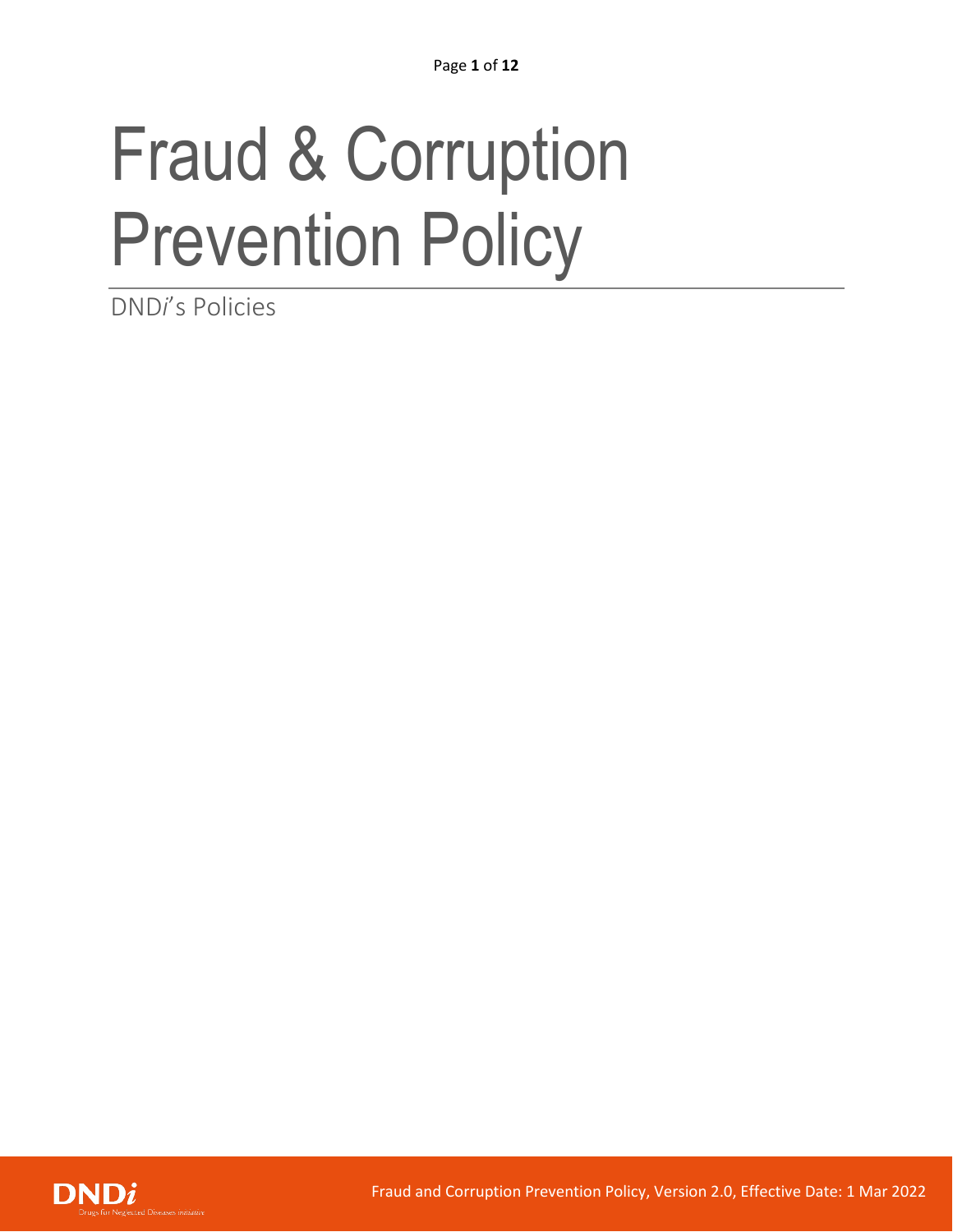# **Contents**

| $\mathbf{L}$ |  |  |  |  |  |
|--------------|--|--|--|--|--|
| II.          |  |  |  |  |  |
| III.         |  |  |  |  |  |
| A.           |  |  |  |  |  |
| <b>B.</b>    |  |  |  |  |  |
| $C_{\cdot}$  |  |  |  |  |  |
| D.           |  |  |  |  |  |
| $E_{\rm{r}}$ |  |  |  |  |  |
| IV.          |  |  |  |  |  |
| V.           |  |  |  |  |  |
| VI.          |  |  |  |  |  |
|              |  |  |  |  |  |

# <span id="page-1-0"></span>I. Preamble & Scope

DND*i* has always been committed to the highest possible standards of openness, transparency, honesty and accountability, and is determined to maintain a culture of transparency and an opposition to fraud and corruption.

Based on this commitment, this "Fraud & Corruption Prevention Policy" (FCP Policy) outlines the principles to which DND*i* is committed in relation to preventing, reporting and managing fraud, bribery and corruption. This policy reinforces our core values, by setting out the ways in which employees or members of the public can voice their concerns about suspected fraud or corruption.

This policy shall be considered in relation to other pillars guiding our conduct at DND*i*, in particular:

- DND*i* Code of Conduct
- DND*i* HR Policy
- DND*i* Procurement Policy
- DND*i* Conflict of Interest Policy
- DND*i* Policy on Research Misconduct
- Safeguarding Dispute Resolution Process

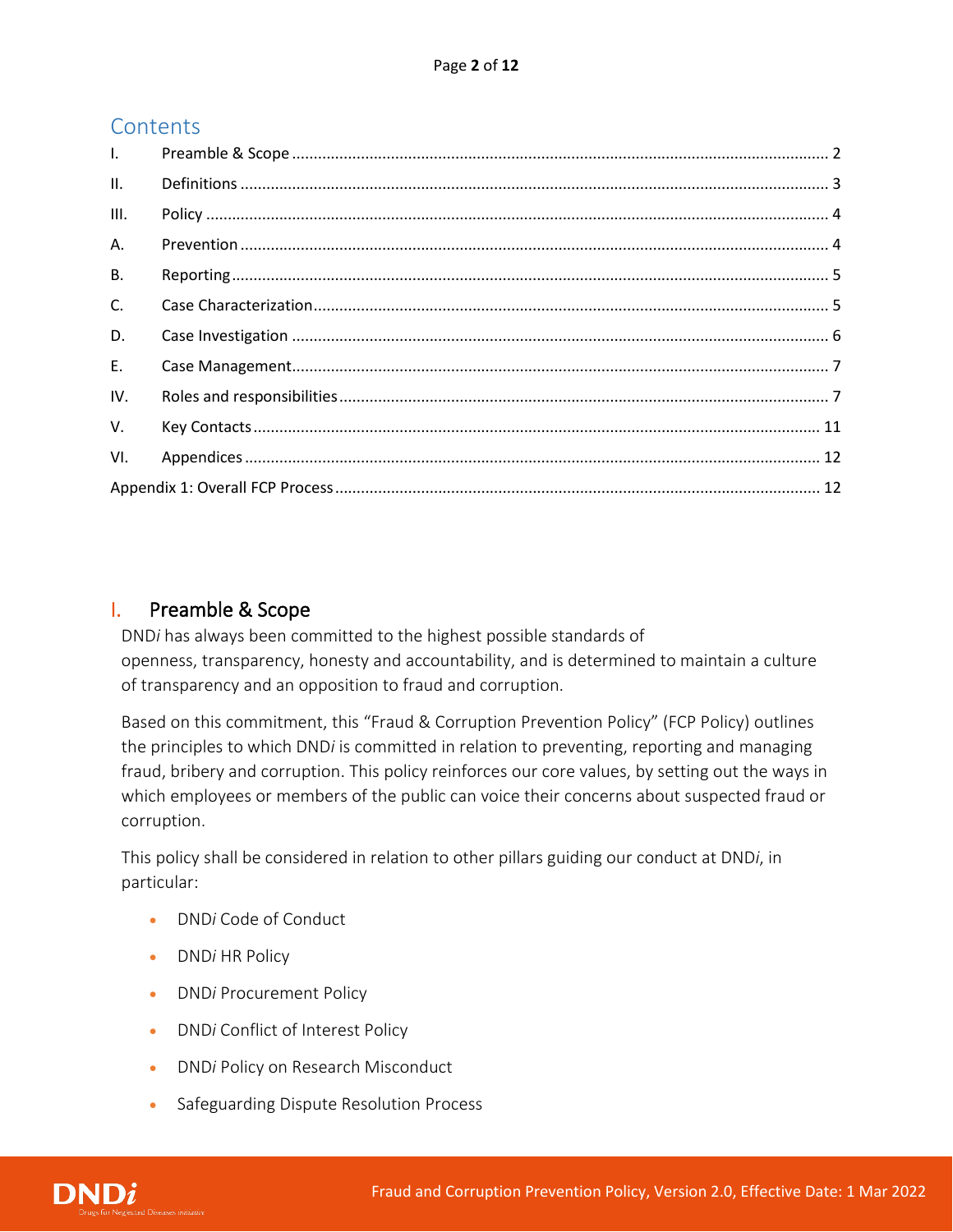Recognizing that addressing fraud, bribery and corruption risks is a regular requirement for the allof business by all organizations, the Executive Director, the Executive Team and the Board of DND*i* fully support the current Policy.

This policy applies to "DND*i* members", who fall into one of the following categories:

- All types of staff bound to DND*i*, regardless of their place of work, as per the Staff classification ("DND*i* Staff").
- Members of a governing body of DND*i* and advisory committees (Board, Scientific Advisory Committee; DND*i* Access Committee, Audit Committee, etc.) ("Members of a DND*i* Body").

In order to ensure a clear, achievable and relevant standard of ethical conduct for all activities and decision-making, all authorized signatories shall disclose their potential conflict of interests according to DND*i* Conflict of Interest Policy.

This Policy shall be implemented immediately by DND*i* Staff upon its approval by the Executive Team, and by all Members of a DND*i* Body once approved by their relevant governing body. If necessary, an addendum shall be signed between DND*i* and relevant local entities to reflect local requirements.

## <span id="page-2-0"></span>II. Definitions

Fraud: For purposes of this Policy, fraud is defined as the use of deception by an individual with the intention of obtaining an advantage for himself or herself or for a third party or parties, by avoiding an obligation, or causing loss to another party. The term fraud is used to describe offences such as, but not limited to, deception, extortion, theft, misappropriation, false representation, as well as concealment of material facts. This Policy is intended to apply to both internal and external fraud. Internal fraud is fraud committed directly against DND*i* by a DND*i* member. An external fraud is fraud committed against DND*i* by an external party, for example the employees of a partner or supplier or criminals.

Some examples of fraud or fraudulent behavior include:

- Misappropriation of assets, embezzlement, and theft
- Payroll schemes, ghost employees, falsified wages
- Expense reimbursement schemes, mischaracterized expenses, overstated expenses, fictitious expenses, multiple reimbursements
- Billing schemes, personal purchases

*NB: This is not an exhaustive list. If you are in doubt about the seriousness of your concern, advice and guidance can be sought from the FCP Committee (see below).*

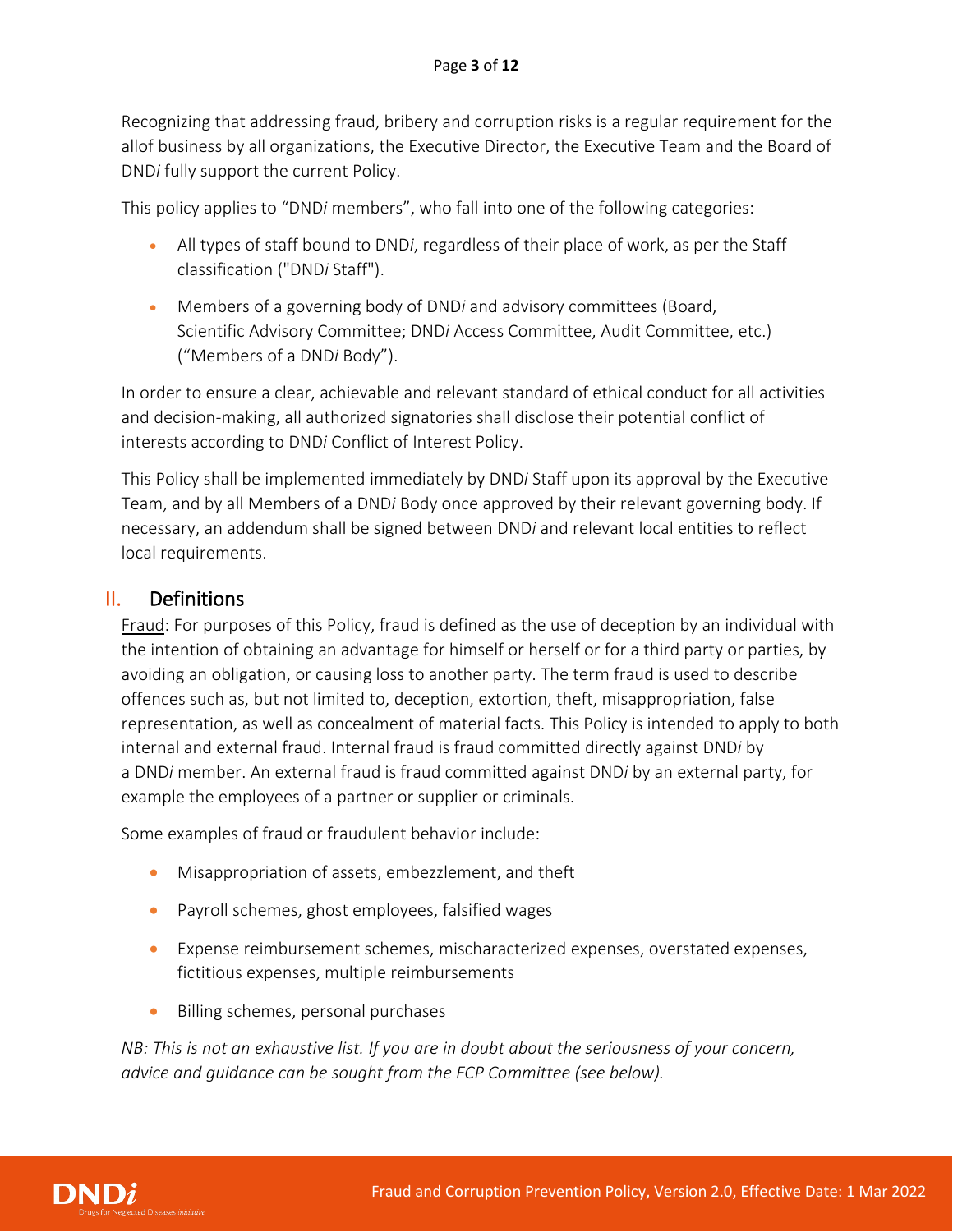Bribery and Corruption: For purposes of this Policy, bribery concerns the practice of offering something of value, usually money, to gain an illicit advantage and corruption is an abuse of a position of trust in order to gain an undue advantage.

Some examples of bribery and corruption behaviors include:

- Payment or receipt of bribes
- Kickbacks or other inappropriate payments
- Participation in sham or fraudulent transactions, Billing schemes, Shell Company

*NB: This is not an exhaustive list. If you are in doubt about the seriousness of your concern, advice and guidance can be sought from the FCP Committee (see below).*

# <span id="page-3-1"></span><span id="page-3-0"></span>III. Policy

#### A. Prevention

DND*i* members conduct themselves with integrity and demonstrate awareness of the importance of ethical practices in their day-to-day work. DND*i* will not tolerate any level of fraud, bribery, or corruption.

Everyone in DND*i* has a responsibility as well as an obligation to contribute to the management of fraud, bribery, and corruption risks. Any detected case will be thoroughly investigated, with disciplinary or criminal sanctions pursued where appropriate and possible, and losses will be recovered by any lawful means.

DND*i* is also committed to ensuring that opportunities for fraud are reduced to the lowest possible level of risk; effective internal controls are maintained to prevent fraud, and systems and procedures are reviewed and improved following detected cases of fraud. The DND*i* prevention mechanism is articulated around 4 principles:

- A Culture of Honesty and Ethics
- Risk Management and Internal Control Capabilities
- Awareness Raising and Training
- A clear Oversight Process (see section IV Roles & Responsibilities)

Third parties: DND*i* will systematically aim at engaging its contractors and consultants to comply with FCP good practices. With respect to specific jurisdictions or origin of funding, such engagement can be obtained through, for example:

- Declaration of compliance prior to contract signature (against fraud, money laundering, etc.)
- Inclusion of a compliance clause in the contract

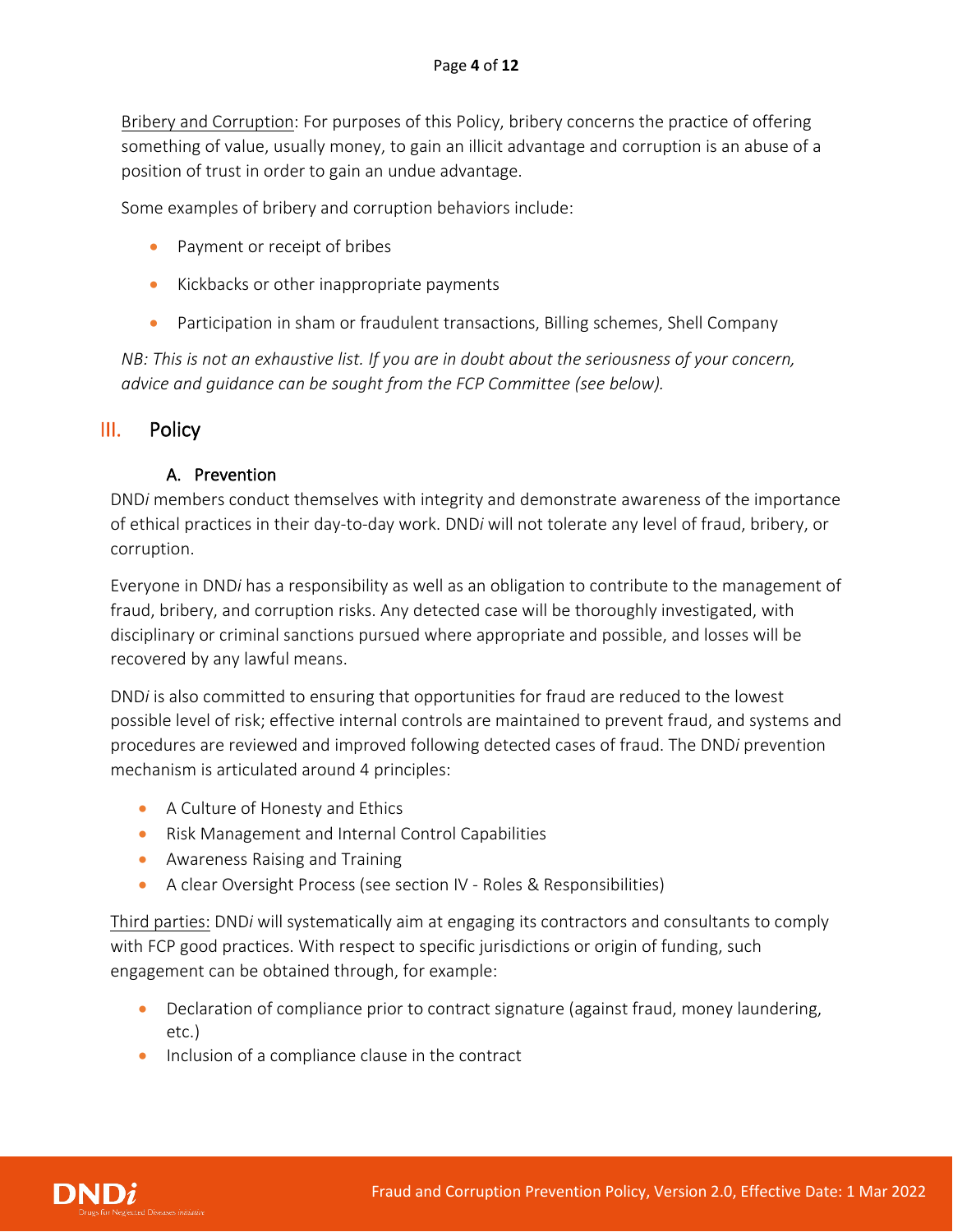## B. Reporting

#### <span id="page-4-0"></span>Individual rights & duty to report trustfully

DND*i* members are trained on the potential for fraud, bribery and corruption (together referred hereunder by "fraud") and individually declare their understanding of the terms of the policy (declaration in Appendix 1).

DND*i* members should report any reasonably suspected fraud and present any available supporting evidence to relevant reporting person (see 2& 3 below).

When the latter is suspected to be involved in the fraud, they shall be excluded from the reporting and investigation process; reporting shall be escalated to their supervisor – potentially up to the Chair of the Board (and for the latter, reporting shall be made to the Chair of the Audit committee). In case of obstruction or unnecessary delay in dealing with a situation, reporting shall be made to the supervisor or another person of the FCP Committee.

Anyone reporting a potential fraud must act in good faith and have reasonable grounds for believing that the information disclosed constitute a potential fraud. For DND*i* Staff

Reporting shall be made:

- through the use of a dedicated reporting mailbox [\(ethics@dndi.org](mailto:ethics@dndi.org) see section *Vkey contacts* for the list of recipients), or
- through the DNDi's Integrity Line (*DNDi Integrity Line* | DNDI), an online whistleblowing platform that can be used for the anonymous reporting of misconduct in connection with DND*i* projects.
- to the relevant line manager or member of the Executive team who informs the Strategy & Operations Director, the Finance & Planning Director, the Director of HR & Organization or Director of Legal Affairs.

For significant matters (e.g >€5.000 and/or potentially involving litigation/criminal prosecution and/or potentially damaging DND*i* reputation – thresholds shall be adjusted by the Executive Committee), as well as for situations directly involving DND*i* Directors and Heads, the Executive Director must be consulted by the Strategy & Operations Director.

#### For Members of a DND*i* Body, Executive Director and Friends

The Chair of the Board and the Audit Committee shall be consulted for all cases involving a Member of a DND*i* Body, the Executive Director, and a Friend of DND*i*. The Chair of the Board and/or the Chair of the Audit Committee, they consult with the Executive Director and can request investigation and advice from the FCP Committee.

## C. Case Characterization

<span id="page-4-1"></span>Fraud and Corruption Prevention Committee

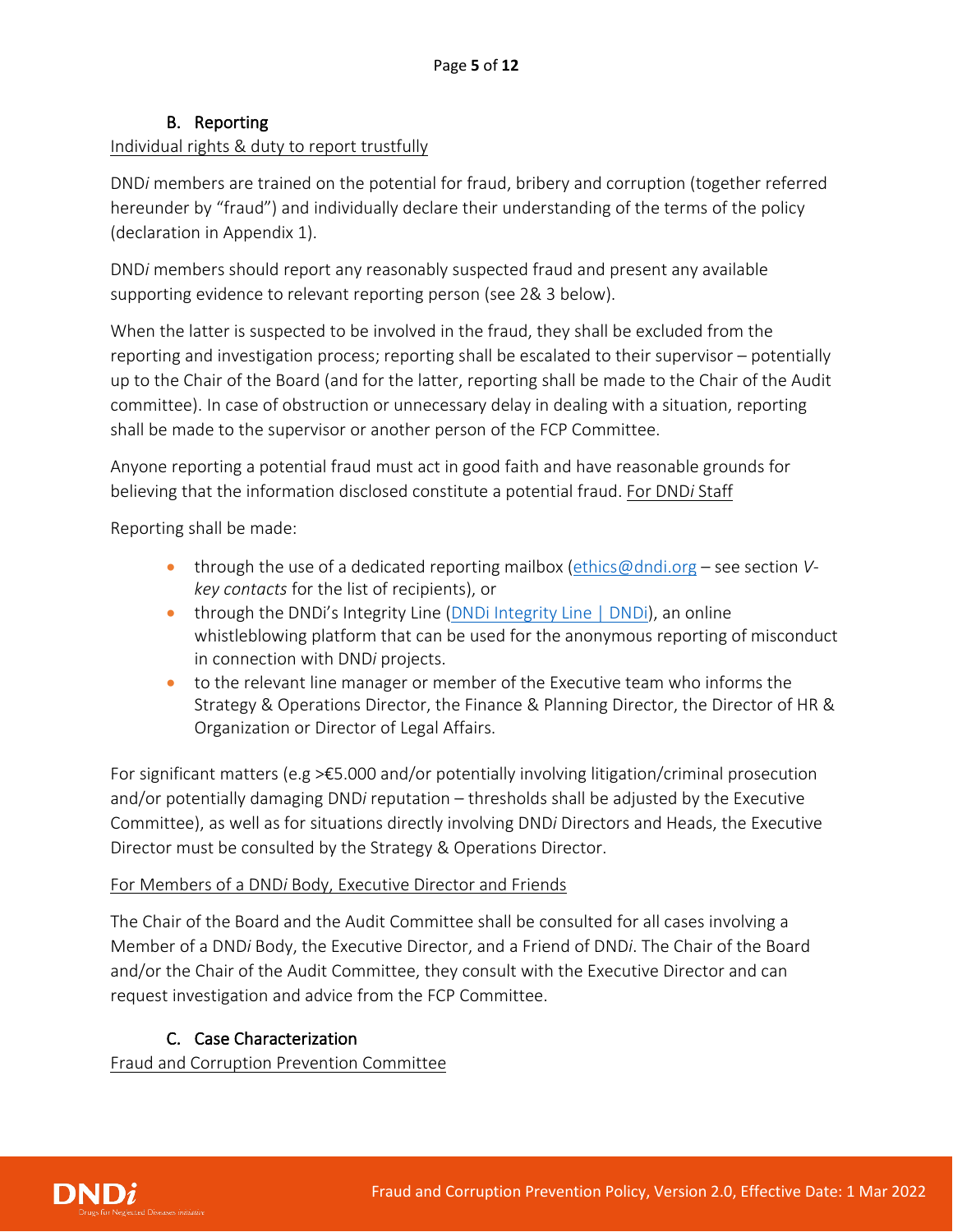As a matter of principle, at least two persons need to decide how to handle the case. It is proposed to set up an FCP Committee with the relevant people. Once an alleged fraud is reported, the FCP Committee will determine whether the report has sufficient substance to undertake an investigation and whether the case can be dealt with internally, or whether and what external involvement is necessary.

For DND*i* Staff, the Strategy & Operations Director sets up the FCP Committee to deal with specific cases, which is composed by some or all of the following persons

- Permanent members: the Strategy & Operations Director, the Finance & Planning Director and the Director of Legal Affairs
- Optional members:
	- $\triangleright$  The line manager, member of the Executive team
	- $\triangleright$  The Executive Director, for any significant situation (as described above, cf. B.2)
	- $\triangleright$  The Director of HR & Organization
	- $\triangleright$  Any other relevant person deemed necessary to ensure independence and effectiveness of the committee.

For Members of a DND*i* Body, Executive Director and Friends, an ad hoc FCP Committee shall be set up:

- Permanent members: The Chair of the Board, the Chair of the Audit Committee and the Executive Director
- The chair of the consultative body (e.g. SAC) if one of its members is involved
- Support from the Strategy & Operations Director, the Finance & Planning Director and the Director of Legal Affairs, or any relevant person deemed necessary to ensure independence and effectiveness of the committee.

#### D. Case Investigation

<span id="page-5-0"></span>Investigations will be conducted under the leadership of the FCP Committee, without regard to any person's relationship to the organization, position, or length of service. Investigations will be carried out in complete independence, objectivity, and confidentiality. The name of the person that reported the suspected fraud will be kept confidential. The suspected perpetrator of fraud will be given the opportunity to be heard.

The Finance & Planning Director will keep records of all actions in the investigation, to ensure success in any future criminal, civil or disciplinary action.

The Chair of the Board will be informed of any significant issues. Similarly, the Audit Committee will be provided, each semester, with a synthesis of cases and investigations that have occurred.

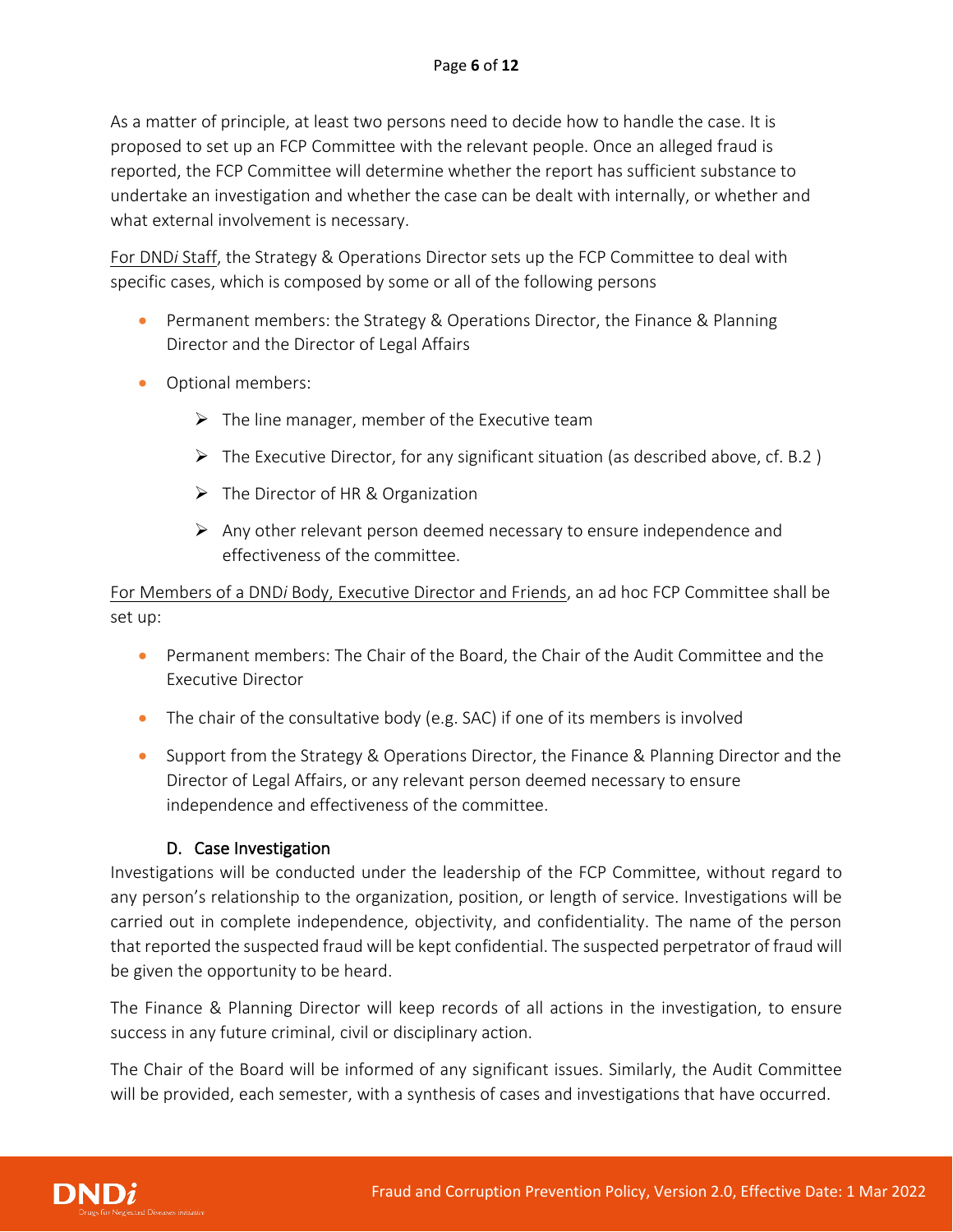#### E. Case Management

<span id="page-6-0"></span>Where an investigation confirms that an illegal act of fraud was committed, DND*i* will take immediate steps to mitigate potential loss of DND/s reputation and credibility with donors and partners who are involved in funding or delivering work in the particular context in question. The Executive Director shall disclose the details of the significant fraud (nature of the fraud, amount, and corrective measures) to the partner and/or donor as well as to the External auditors in a timely manner and with great care to be transparent and responsible, without communicating the name of the perpetrator.

Where DND*i* has suffered pecuniary loss or loss of other material assets, efforts will be made to seek restitution from the individual(s) responsible for the fraud.

In case of substantiated fraud, DND*i* will pursue disciplinary, legal action, and criminal prosecution if appropriate.

Following a case of fraud, the Strategy & Operations Director will ensure that all DND*i* Staff in the affected area are debriefed on the process and outcome of the investigation. The individual(s) who reported the initial suspicion of fraud will also be informed to provide assurance that their claims have been taken seriously.

A thorough review of operating procedures in the areas affected by the fraud will be performed and lessons learned will be disseminated throughout the organization.

It is DND*i*'s policy to protect all DND*i* Staff from reprisal, retaliation or other adverse action when reporting alleged acts of fraud if such reporting is done in good faith and with reasonable grounds for suspicion. Conversely, DND*i* will protect the position and reputation of the person(s) falsely suspected of fraud.

See Appendix 1 for an overall FPC process chart.

## <span id="page-6-1"></span>IV. Roles and responsibilities

The Board approves the policy. The *Chair of the Board* and the Audit Committee are informed of any significant fraud and consulted for any fraud involving a Member of a DND*i* Body (as per DND*i* by-laws) and for situations involving the Executive Director.

## A. The Executive Director

- Sets the vision and the overall tone to reinforce the message that fraud, bribery and corruption is not tolerated in DND*i* and provides strong support to the Strategy & Operations Director and to the Director of Legal Affairs in the implementation of the Policy.
- Reports any significant event related to this Policy to the Chair of the Board and the Chair of the Audit Committee as appropriate.
- Consults with the **Executive team**, who sets the levels of significance of frauds and approves the policy for DND*i* Staff.

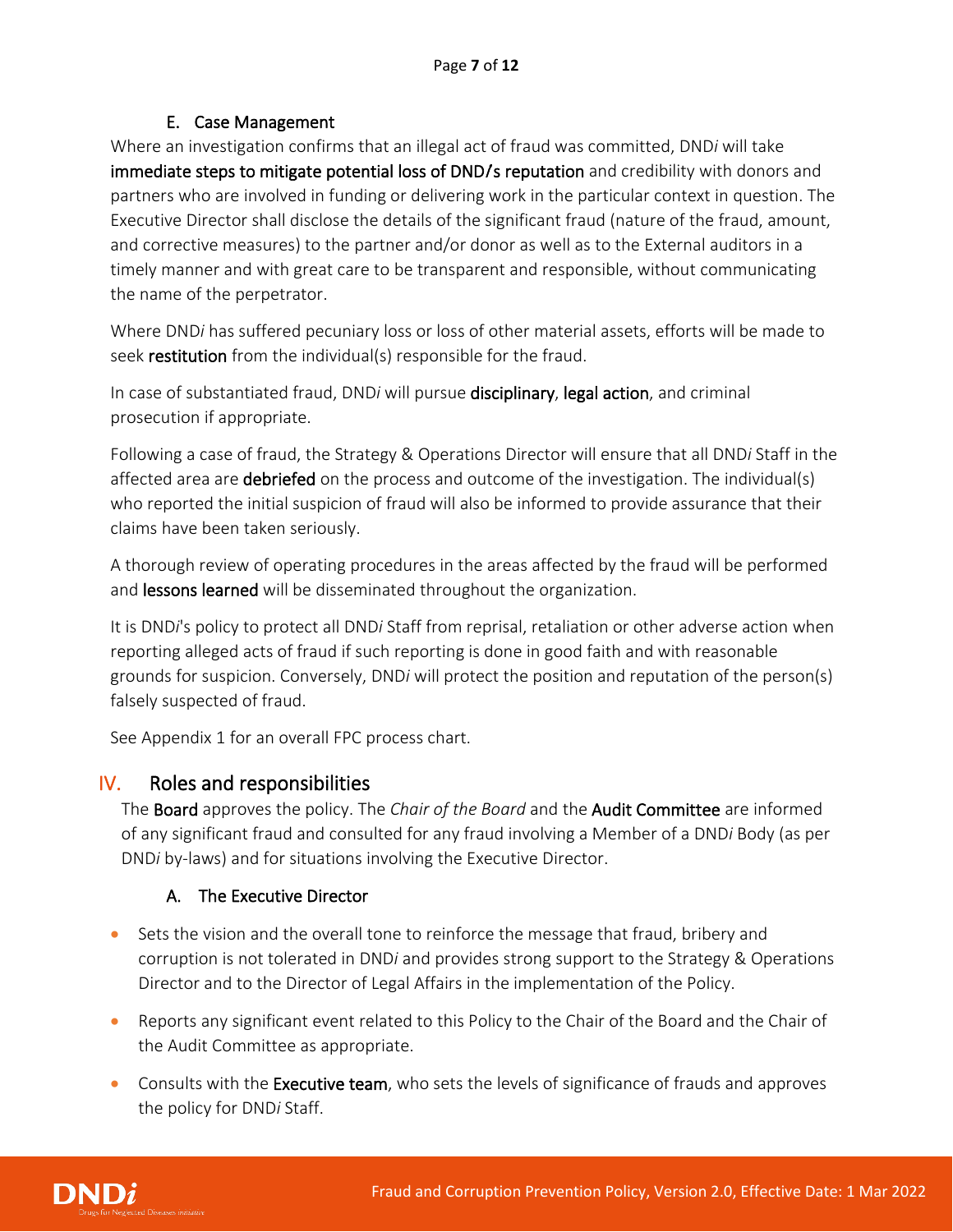#### B. The Strategy & Operations Director

- Responsible for implementing the FCP Policy.
- Coordinates risk management at DND*i* and responsible for establishing mechanisms to investigate suspected fraud.
- Receives reports of fraud from DND*i* Staff or third parties and provides guidance to the Finance & Planning Director in determining the scope of the fraud and contacting external experts or legal authorities.
- Ensures that vigorous and prompt investigations are carried out without delay with timely follow-up and strengthening of preventive measures.
- Consults with the Executive Director and/or the line manager of the suspected perpetrator of fraud to assess facts, risks, and response.
- Responsible for taking appropriate measures in case of frivolous or bad faith allegations.
- Ensures proper measures are taken to raise awareness about fraud, together with the Head of IST, Finance & Planning Director and with the support of the Director of HR & Organization.

#### C. All Line Managers (in Geneva and Regional Offices)

- Responsible for assessing the risks, including but not limited to fraud risks, involved in their area of responsibility.
- Ensure that an adequate system of internal control exists and operates to address these risks.
- Encourage DND*i* Staff to report reasonable suspicions of fraud, treating all allegations seriously, and promptly reporting allegations to the Strategy & Operations Director.

#### D. The Finance & Planning Director

- Promotes the deterrence and prevention of fraud by evaluating the effectiveness of internal controls, and reporting periodically on their adequacy to the Strategy & Operations Director, to the Director of Legal Affairs and to the Audit Committee.
- Conducts internal investigations, in case of fraud detrimental to DND*i*, including gathering evidence, conducting interviews, and writing reports on investigations.
- Keeps records of any allegations made, any subsequent actions taken, and the ensuing result.
- Proposes changes to the system of internal controls, subsequent to a case of fraud to evaluate their efficiency and effectiveness.

#### E. The Director of Legal Affairs

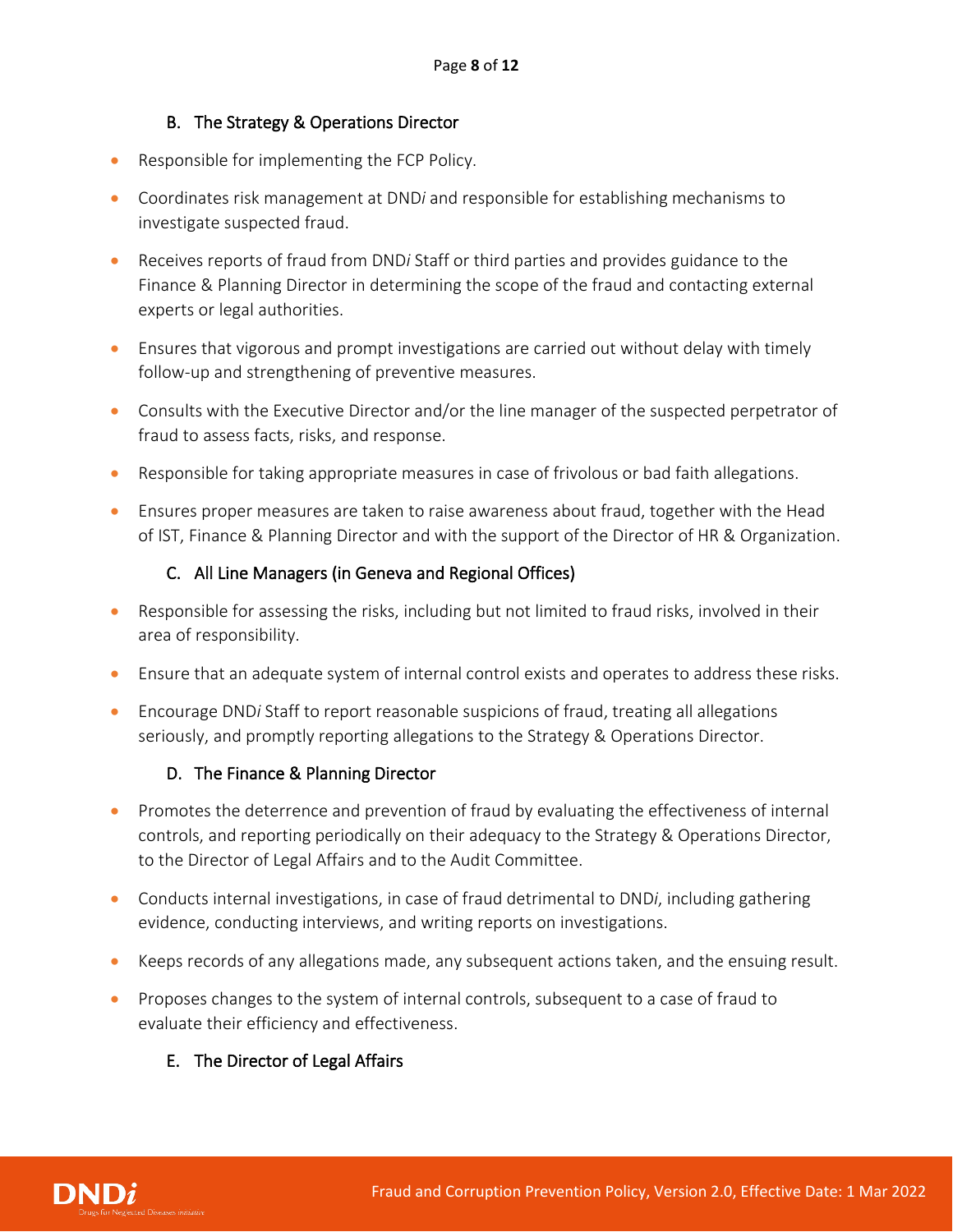- Provides guidance to the Strategy & Operations Director and the Finance & Planning Director on the course of action to be taken, the involvement of external experts or legal authorities, and the conduct of investigations.
- Communicates with and manages external criminal lawyers engaged in the particular jurisdictions in which cases of fraud arise.

# F. The Director of HR & Organization.

- Conducts internal investigations, in cases of fraud not detrimental to DND*i*, including gathering evidence, conducting interviews, and writing reports on investigations.
- Keep records of any allegations made, any subsequent actions taken, and the ensuing result.
- Consults with the Strategy & Operations Director regarding the appropriate disciplinary action to be taken against the perpetrators of fraud and supervisors whose failures have contributed to the commission of fraud or those who have made frivolous or bad faith allegations.
- Ensures that more detailed reference checks are carried out in recruitment processes for staff positions that may be more vulnerable to opportunities for fraud (handling money, procurement, etc.).
- Ensure, with the colleague's support, that staff knowledge of this Policy is sufficient, and that appropriate training is provided. File individual declarations.

# G. The head of IST

- Ensure appropriate training and cyber security measures are put in place.
- Manage attempt of fraud and phishing => Report targeted cases to the National Cyber Security Center if recommended by the FCP Committee.
- IST Servicedesk mail box and team is the first point of contact in case of suspicion of cyber fraud.

## H. Other roles

All **DND/members** conduct themselves lawfully and properly in the use of DND*i* resources. They remain alert to the possibility of fraud and report reasonably suspected fraud via the channels describe in this Policy section B.2).

They should report a fraud attempt through electronic channel to the Head of IST and to the service desk.

Additionally, they sign and accept this Policy as an integral part of their contract or engagement letter with DND*i*.

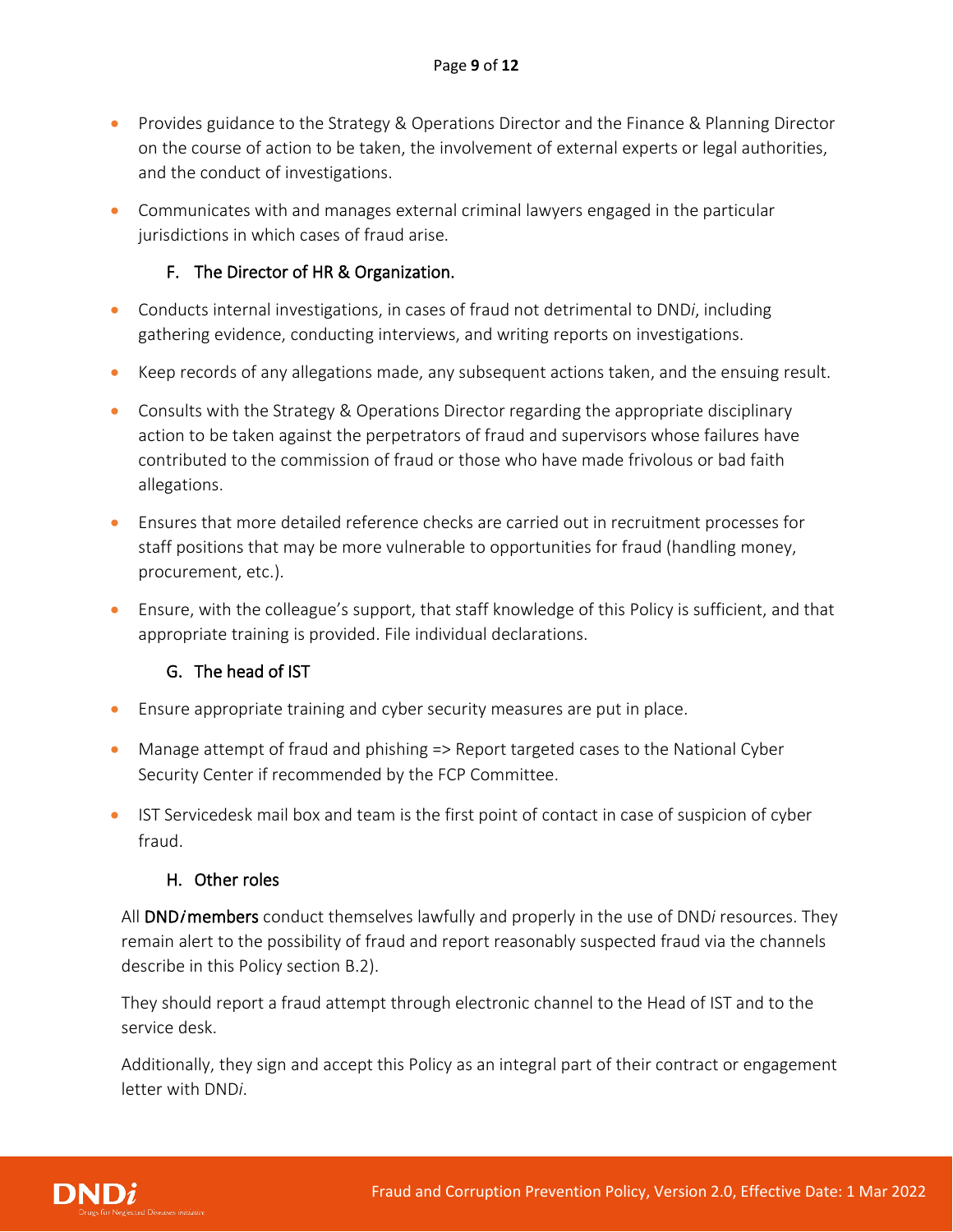# Table 1. Synthesis of FCP Reporting and Management

|                                                                                                                    | Step 1:<br><b>Reporting</b>                                                                                           | Step 2:<br>Case characterization                        |                                                                  | Step 3:<br><b>Case Management</b>                        |                         | Step 4:<br><b>Case closing</b> |                                                                                                                                                     |
|--------------------------------------------------------------------------------------------------------------------|-----------------------------------------------------------------------------------------------------------------------|---------------------------------------------------------|------------------------------------------------------------------|----------------------------------------------------------|-------------------------|--------------------------------|-----------------------------------------------------------------------------------------------------------------------------------------------------|
| Suspected<br>Perpetrator<br>of fraud or<br>illegal act                                                             | <b>Handling</b><br>Instance                                                                                           | <b>Handling</b><br>Instance                             | Informed                                                         | <b>Handling</b><br>Instance                              | Informed                | <b>Handling</b><br>Instance    | Informed                                                                                                                                            |
| Members of<br>BoD, Gov.<br>Committees,<br>Exec<br><b>Director</b><br><b>Directors</b><br>and/or<br>major<br>impact | Chair of<br>BoD/<br>Chair of<br>Audit<br>Committee<br>/ Chair of<br>committee<br>+ Exec<br>Director                   | ad hoc FCP<br>Committee                                 | Audit<br>Committee<br>+ Dir Legal,<br>Dir<br>Finance,<br>Dir Ops | 2 FCP<br>committee<br>members<br>+ relevant<br>expertise | BoD, Audit<br>Committee | FCP<br>Committee               | BoD and<br>relevant<br>consultative<br>committees<br>+ External<br>auditor and<br>relevant<br>third parties<br>+ Extended<br>Exec. Team<br>+ filing |
|                                                                                                                    | Executive<br>Team<br>Member<br>(line<br>$manager$ ) +<br>Exec<br>Director +<br>Dir Ops/<br>Dir Finance<br>/ Dir Legal | FCP<br>Committee,<br>including<br>Executive<br>Director | Audit<br>Committee                                               |                                                          |                         |                                |                                                                                                                                                     |
| Other DND/<br>staff<br>and/or<br>minor<br>impact                                                                   | Executive<br>Team<br>Member<br>(line<br>manager)<br>+ Dir Ops /<br>Dir Finance<br>Dir Legal                           | FCP<br>Committee,<br>including<br><b>HR</b>             | Executive<br>Director                                            |                                                          | Executive<br>Team       |                                | Extended<br>Exec. Team<br>+ Audit<br>committee<br>+ filing                                                                                          |

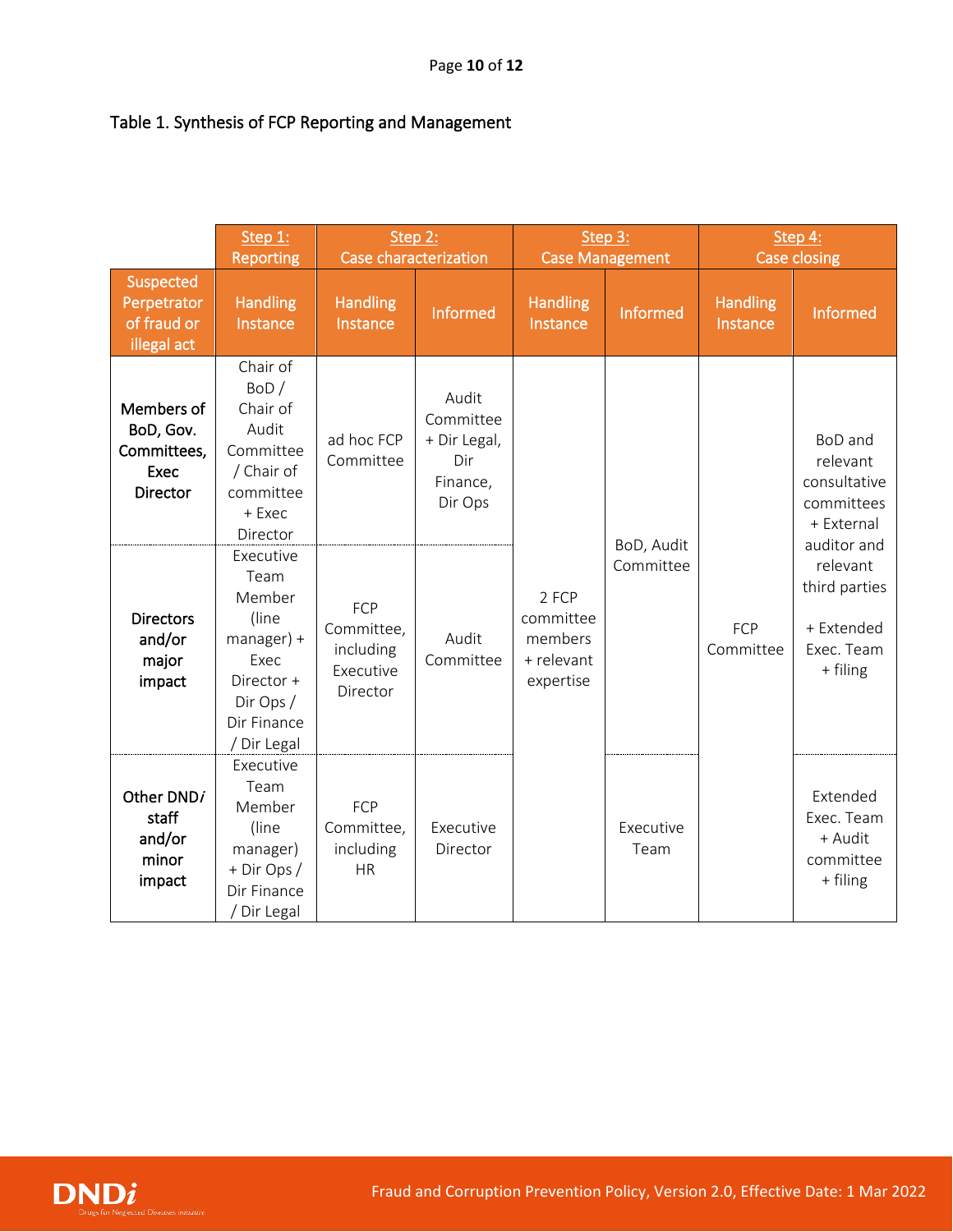# <span id="page-10-0"></span>V. Key Contacts

According to the principles set above, reporting shall be made to the following persons:

| <b>Title</b>                                                    | <b>Name</b>                                                                                                                   | e-mail address   |
|-----------------------------------------------------------------|-------------------------------------------------------------------------------------------------------------------------------|------------------|
| Reporting<br>Mailbox                                            | Strategy & Operations Director, Finance & Planning<br>Director, Director of Legal Affairs, Director of HR and<br>Organization | ethics@dndi.org  |
| Integrity<br>Line -<br>Integrity<br><b>DNDi</b><br>Line   DNDi) | Finance & Planning Director, Head of Finance and control                                                                      |                  |
| IST service desk                                                |                                                                                                                               | adminit@dndi.org |